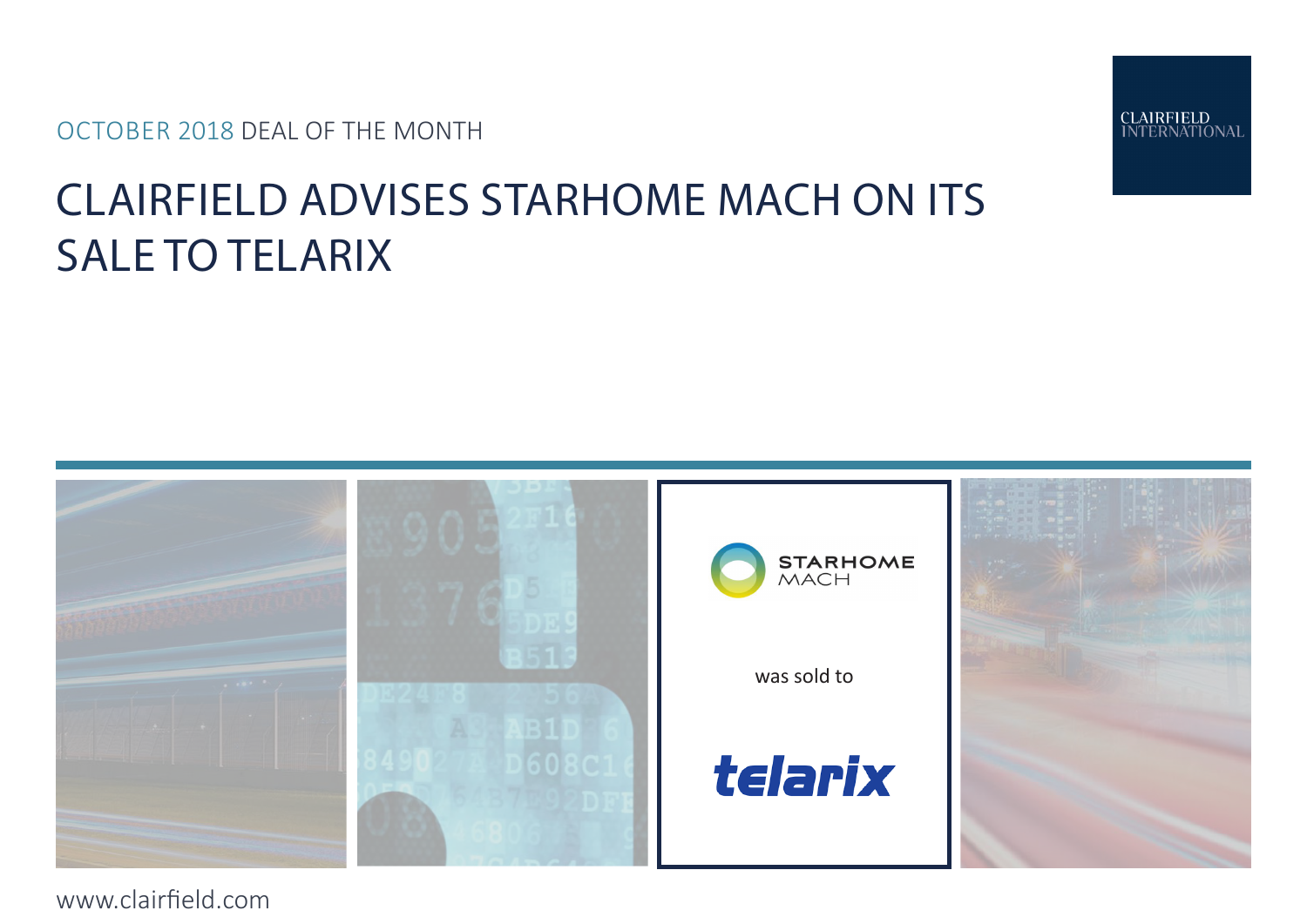

# CLAIRFIELD ADVISES STARHOME MACH ON ITS SALE TO TELARIX IN GLOBAL TELECOM DEAL

### Transaction summary

Starhome Mach, a provider of wireless mobility solutions owned by Fortissimo Equity Partners, was sold to Telarix Inc., a portfolio company of Vista Equity Partners, for USD 100 million.

#### Profile of the companies



Starhome provides an array of wireless mobility services, including data exchange between mobile providers, financial clearing, steering of roaming, real time anti-fraud, analytics, and IoT. The company provides mobile solutions and services for operators and other communication environments worldwide.



Fortissimo Capital is a leading Israeli private equity fund that invests primarily in technology and industrial companies.



Telarix provides interconnect business optimization solutions services and business support systems to telecom operators in over 200 countries using a community of over 4000 telecom providers.



Vista Equity Partners, a US-based investment firm with offices in Austin, San Francisco, Chicago, and Oakland has more than USD 30 billion in cumulative capital commitments in software, data and technology-enabled organizations.

## Transaction rationale

The acquisition positions Telarix, a Vista portfolio company, as a leader in the mobile value-added services industry with the addition of Starhome's roaming cloud-based solutions, including data clearing and reporting. The combination of Telarix and Starhome Mach creates the first and only end-to-end technology solution provider enabling telecommunication companies to optimize global connectivity in the digital transformation era. This merger will allow communication service providers (CSPs) to better serve the needs of their market segments.

The merger of Telarix and Starhome Mach will lead to a new company with a community of thousands of carriers and deployments in over 400 of the largest CSPs globally across more than 130 countries.

## Clairfield role

Clairfield International acted as the exclusive financial advisor to Fortissimo Capital, selected by the private equity shareholders of Starhome Mach due to our demonstrated expertise in the telecom sector.

Lead dealmaker Joseph Sabet swiftly identified the US company Telarix as the ideal buyer. With the acquisition of an in-house solution from Starhome, Telarix would no longer have to outsource financial clearing. Joseph recognized that the acquisition would enable Telarix to bring Starhome solutions to its 4000 customers, significantly improving its margins and broadening its product range.

As an advisor Joseph introduced the parties and got the buyer interested. With the logical buyer identified at the start of the process, Joseph was able to avoid a distracting and arduous auction process and successfully turned the buyer interest into a closed deal.